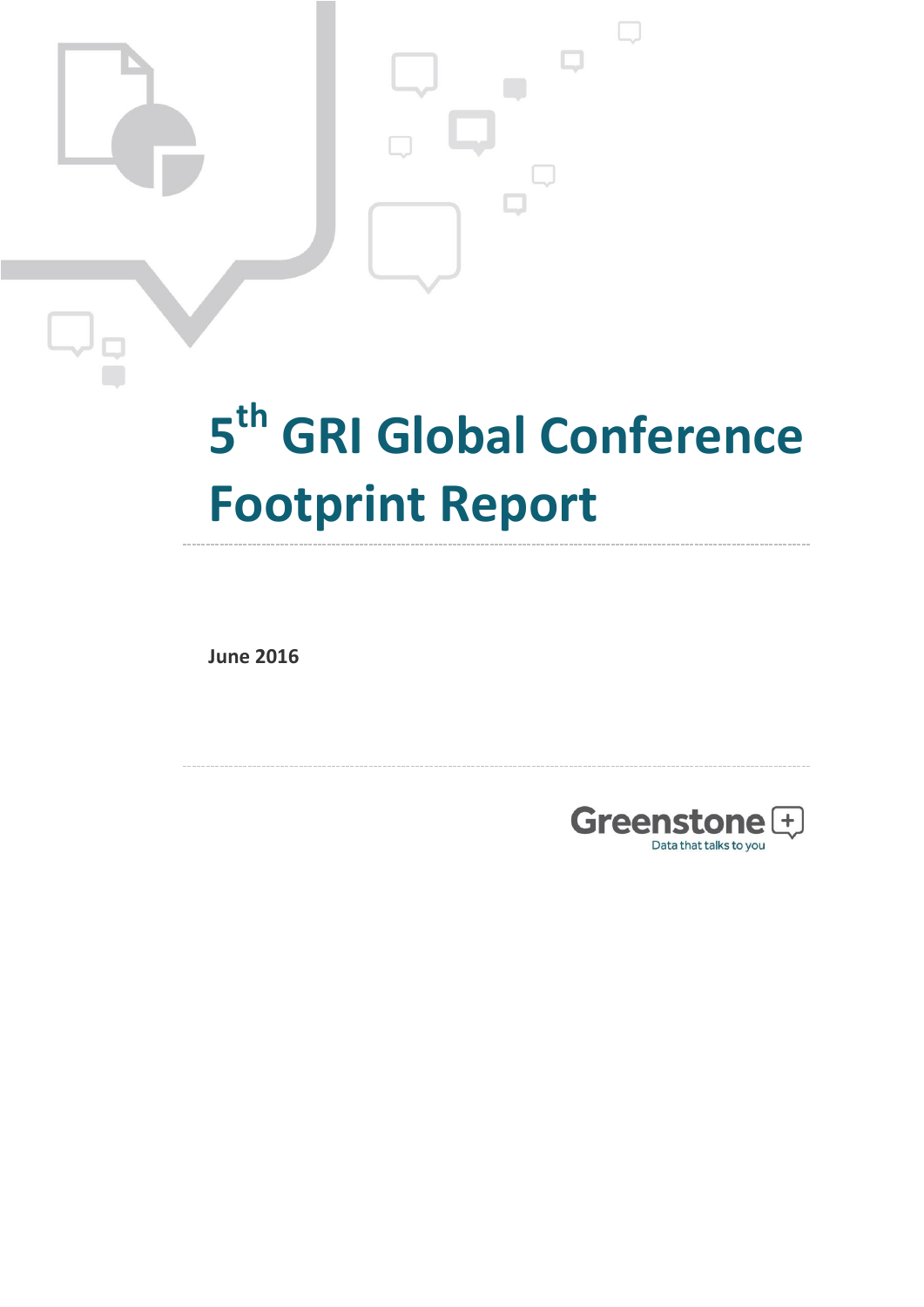

# **1. Executive Summary**

## **Introduction**

This report provides the footprint calculation of the 5<sup>th</sup> GRI Global Conference (18<sup>th</sup> – 20<sup>th</sup> May 2016), held at the RAI Exhibition and Congress Centre in Amsterdam, Netherlands. Data was collected for a number of emission sources associated with the use of the venue, attendees travelling to and from the event and the logistics involved.

The total absolute emissions associated with the aspects of the conference measured were **542.05 tCO₂e**. With 1,117 delegates attending over the 3-day event, average emissions were **0.49 tCO₂e** per delegate.

| Venue                 | Energy consumption (kWh/MWh)                                |  |  |  |
|-----------------------|-------------------------------------------------------------|--|--|--|
|                       | Waste generation (kg or tonne)                              |  |  |  |
|                       | Water consumption (Litre or m3)                             |  |  |  |
|                       | Food waste (kg)                                             |  |  |  |
| <b>Attendees</b>      | Travel to and from event (distance and method of transport) |  |  |  |
|                       | Hotel stays                                                 |  |  |  |
| Logistics / Suppliers | Logistics (e.g. exhibitor logistics, courier services)      |  |  |  |
|                       | Hotel stays                                                 |  |  |  |
|                       | Printing                                                    |  |  |  |

## **Breakdown of the source of emissions included in the footprint**

## **Methodology**

Greenhouse gas (GHG) emissions have been calculated using the GHG Protocol Methodology, whereby nationally recognised emissions factors are applied in the first instance. All GHG emissions are expressed in terms of carbon dioxide equivalent ( $tCO<sub>2</sub>e$ ). Consumption information has been reported alongside emissions to ensure comparability in future years if emissions factors change.

The report provides an overview of the total emissions, followed by a breakdown of the emissions from energy, water, waste, accommodation, travel and other logistics.

## **Greenstone Background**

Greenstone is a leading provider of non-financial reporting solutions covering Environment, Health & Safety, CSR Frameworks, Supply Chain and Procurement. Greenstone's world-class team of industry experts advise and support clients to define their requirements and ensure they get the output required from their non-financial data. Founded in 2007, Greenstone's software is now used by more than 100 organisations across multiple sectors in over 90 countries.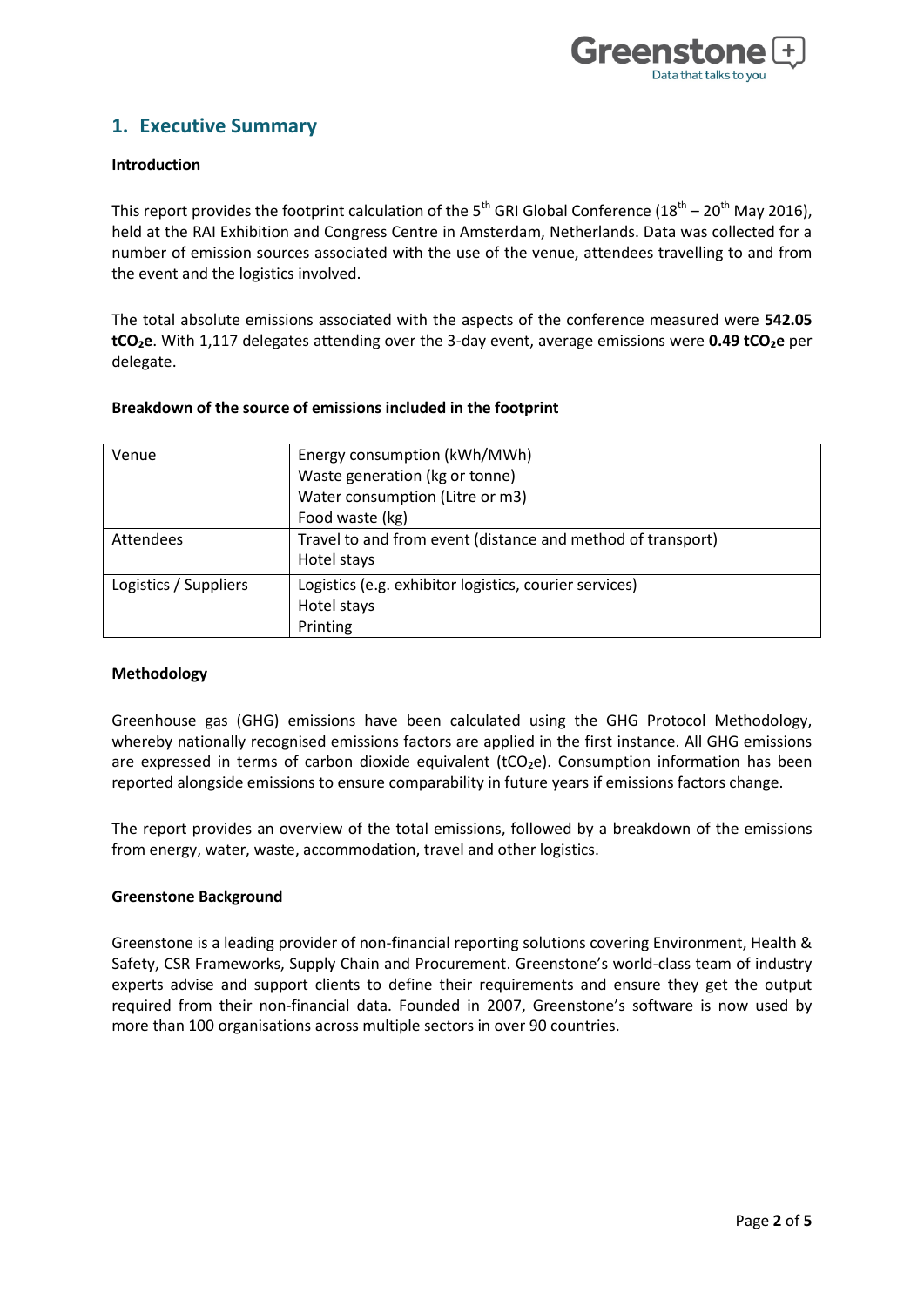

# **2. Overall Emissions**

The total carbon emissions associated with the conference were **542.05 tCO₂e**. The breakdown of the total emissions are provided in the chart below.



*Figure 1: Total tCO₂e by emissions type.*

| <b>Emission Source</b> | <b>Consumption</b> | <b>Units</b> | <b>Emissions (tCO<sub>2</sub>e)</b> | %     |
|------------------------|--------------------|--------------|-------------------------------------|-------|
|                        |                    |              |                                     |       |
| Travel - Air           | 3,563,574          | km           | 428.60                              | 79.07 |
| Accommodation          | 2,834              | nights       | 87.80                               | 16.20 |
| Energy                 | 24,300             | <b>kWh</b>   | 9.81                                | 1.81  |
| Travel - Rail          | 48,986             | km           | 5.63                                | 1.04  |
| Waste                  | 972                | kg           | 5.17                                | 0.95  |
| Travel - Road          | 12,712             | km           | 3.83                                | 0.71  |
| Freight (Courier)      | 6,712              | km           | 0.74                                | 0.14  |
| Paper (Printing)       | 232                | kg           | 0.30                                | 0.05  |
| Water                  | 110,000            | litre        | 0.12                                | 0.02  |
| Travel - Marine        | 500                | km           | 0.06                                | 0.01  |

*Table 1: Total tCO₂e by emissions type.*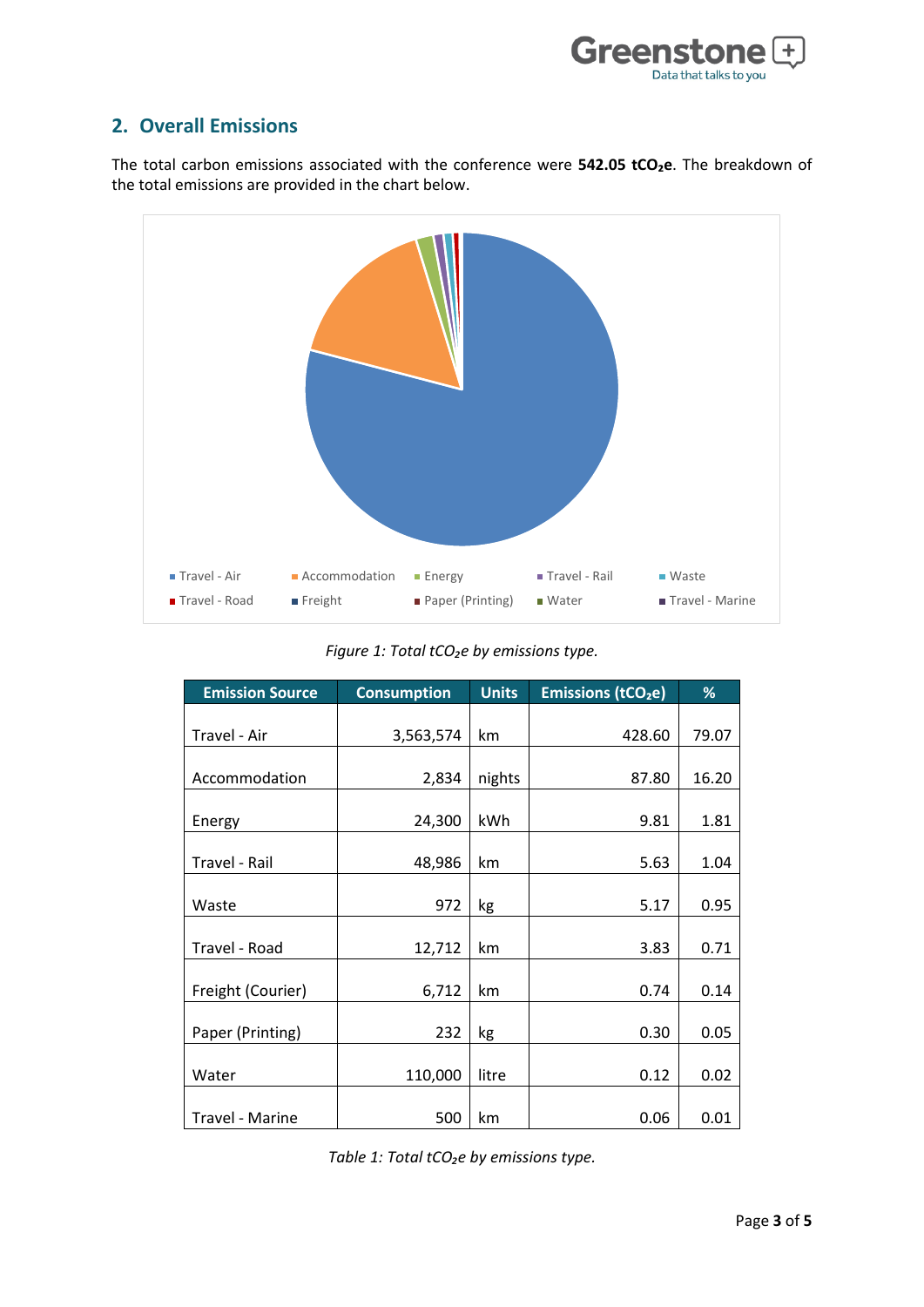

## **3. Overall Emissions – Detailed**



*Figure 2: Total tCO₂e by emissions type incl. data details*